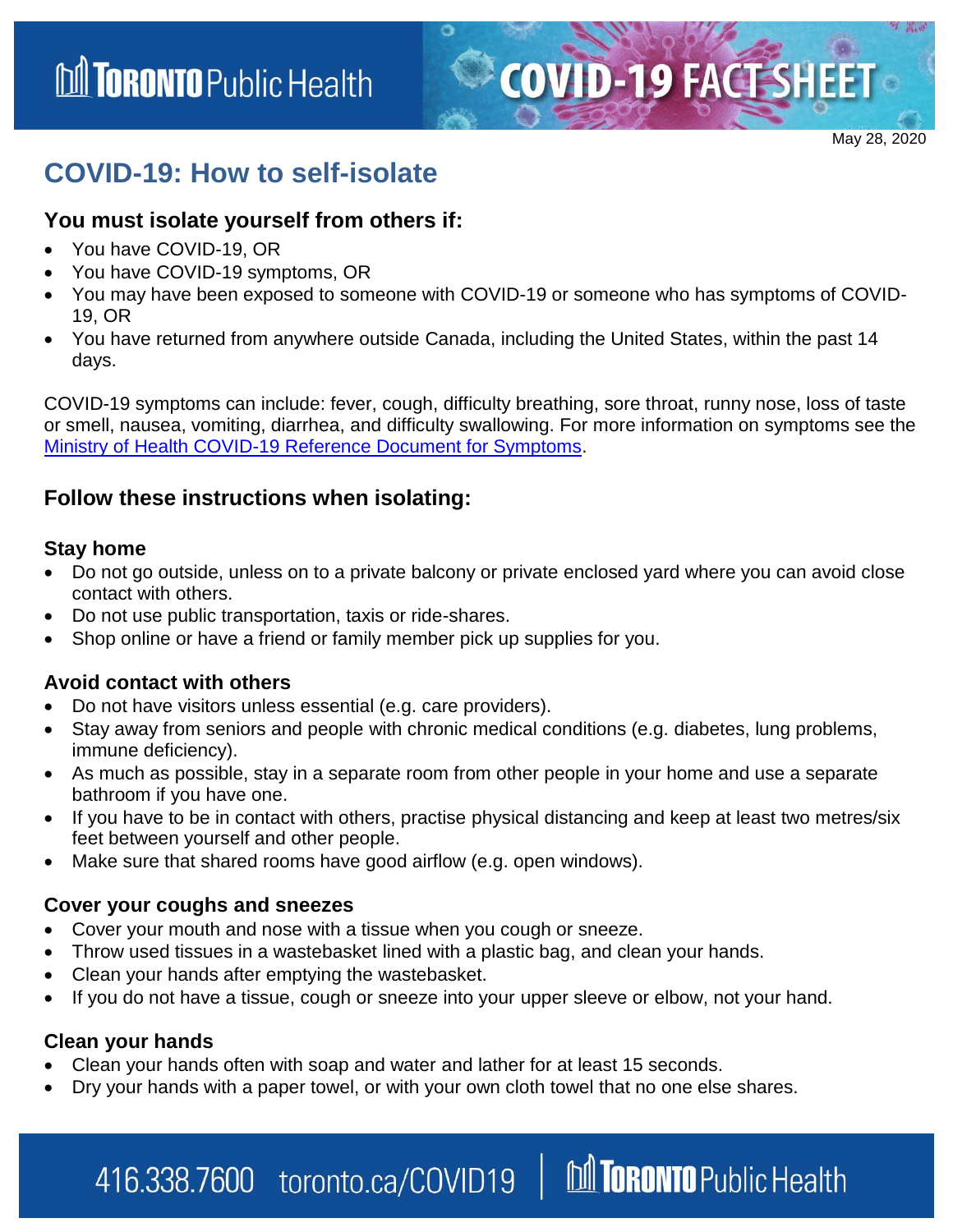# **M TORONTO** Public Health

May 28, 2020

**COVID-19 FACT SHEET** 

- Use alcohol-based hand sanitizer if your hands are not visibly dirty.
- Avoid touching your eyes, nose, and mouth with unclean hands.

#### **Wear a mask over your nose and mouth**

- Wear a mask if you must leave your house to see a health care provider.
- Wear a mask if you are within two metres/six feet of other people, or stay in a separate room.
- Ensure your mask completely covers your nose and mouth and make sure there are no gaps between your face and the mask.
- If a medical mask is not available, a non-medical mask or facial covering (e.g. homemade cloth mask, dust mask, bandana, or scarf) can be worn.
- If you do not have a mask, maintain at least two metres/six feet from people and cover your cough/sneeze.
- If you cannot wear a mask, people should wear a mask when they are in the same room as you.

### **Clean your home**

- Clean your home with regular household cleaners.
- Clean frequently touched items such as toilets, sink tap handles, doorknobs and bedside tables on a daily basis.

#### **Avoid sharing household items**

- Do not share dishes, drinking glasses, cups, eating utensils, towels, bedding or other items with others.
- After use, these items should be washed with soap or detergent in warm water. No special soap is needed.
- Dishwasher and washing machines can be used.
- Do not share cigarettes.

#### **Monitor your symptoms**

- If you develop symptoms or your symptoms are worsening, and you are concerned, contact Telehealth at 1-866-797-0000 or your health care provider.
- If you need urgent medical attention, contact 911.

#### **Travel to and from the hospital or health care provider's office**

- Do not use public transportation.
- Drive yourself if possible.
- If driving yourself is not possible, arrange a ride with a family member, friend, taxi, or ride share. Sit in the back seat, open the window, and wear a mask.
- If you take a taxi/ride share, record company name and operator number.

#### **Testing**

 There is a test for COVID-19. The test tells you if you have the infection right now. The test involves taking a swab from the back of the nose or throat.

M TORONTO Public Health 416.338.7600 toronto.ca/COVID19 |